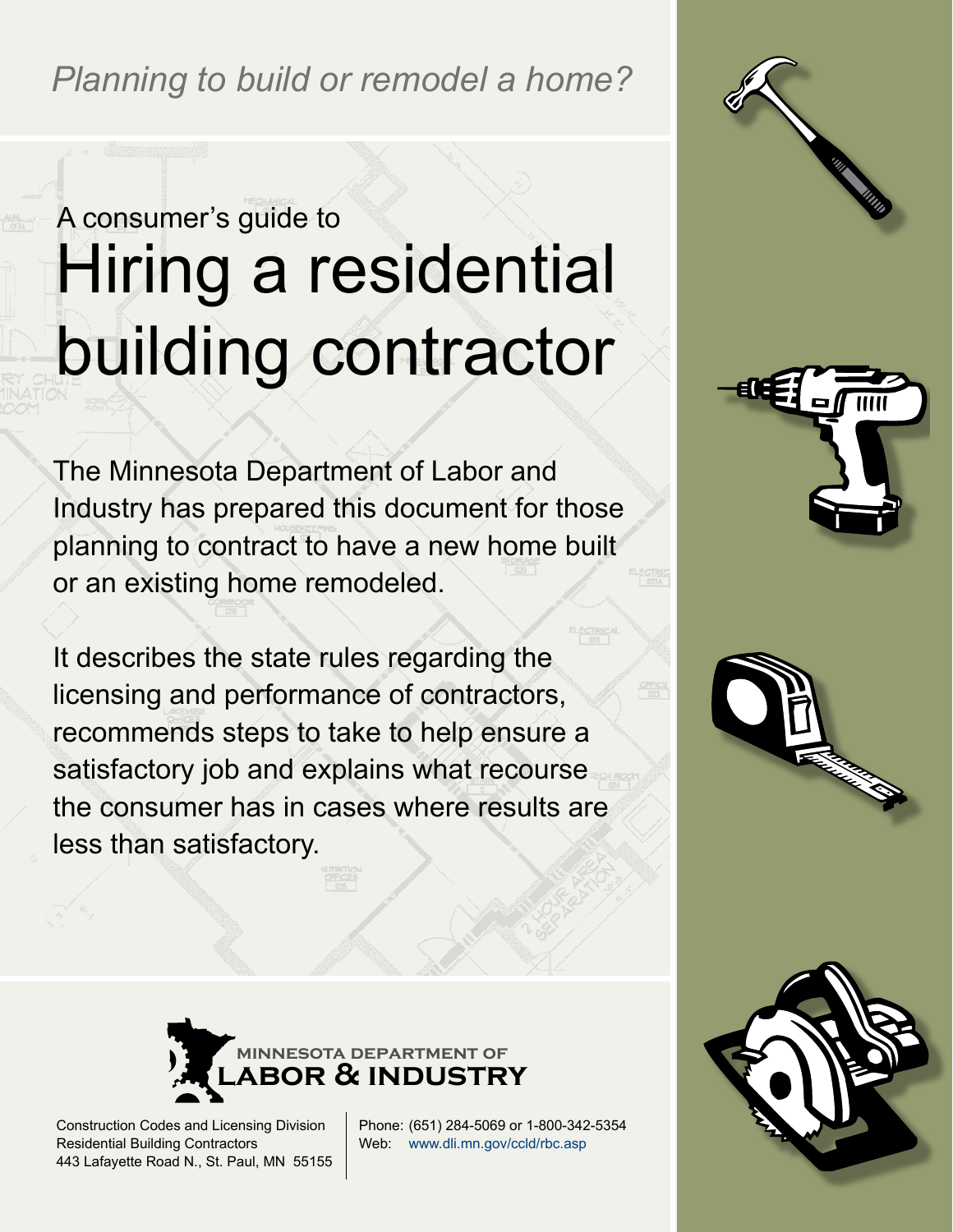# **Minnesota Department of Labor and Industry**

The Minnesota Department of Labor and Industry is the agency responsible for licensing residential building contractors. DLI also licenses roofers and manufactured home installers as well as plumbers and electrical contractors.

In addition to licensing contractors, DLI has the authority to initiate administrative disciplinary action and/or impose civil penalties against disreputable licensees. Contact information to help with questions about Minnesota consumer protection laws regarding each of these industries is available at [www.dli.mn.gov/CCLD/CcldContactus.asp.](http://www.dli.mn.gov/CCLD/CcldContactus.asp.) Instructions for submitting a written complaint about a building contractor are printed on the back of this publication.

### **Contact information**

- Minnesota Department of Labor and Industry
- Residential Building Contractor unit<br>Web: www.dli.mn.gov/ccld/rbc.as www.dli.mn.gov/ccld/rbc.asp
	- Phone: (651) 284-5069
	- Fax: (651) 284-5749
	- E-mail: DLI.Contractor@state.mn.us
- Contractor Recovery Fund Web: www.dli.mn.gov/ccld/rbcrecovery.asp
- Residential Building Contractor License Lookup Web: https://secure.doli.state.mn.us/licensing/licensing.aspx

### **Additional resources**

The Office of the Minnesota Attorney General has also created an informative brochure that provides help for consumers in dealing with builders and remodelers.

That brochure is available at [https://www.ag.state.](https://www.ag.state.mn.us/brochures/pubHomeBuilding.pdf) [mn.us/brochures/pubHomeBuilding.pdf](https://www.ag.state.mn.us/brochures/pubHomeBuilding.pdf) or by calling the Office of the Minnesota Attorney General at (651) 296-3353 or 1-800-657-3787.



The above brochure is produced by the Office of the Minnesota Attorney General.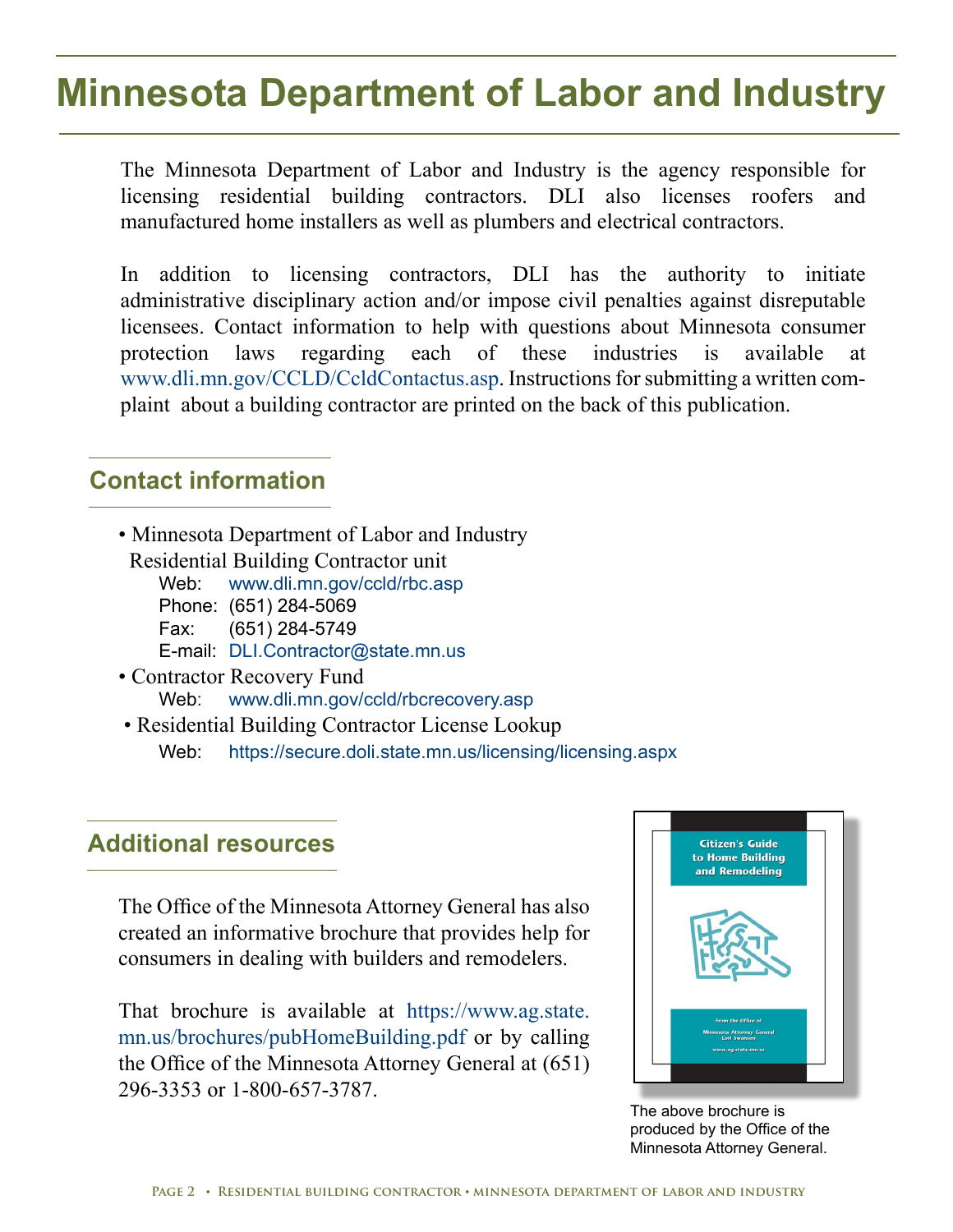# **Planning to build or remodel a home?**

Few business transactions are more important than those negotiated with a residential building contractor. Having a comfortable and well-built home — as well as protecting a considerable financial investment — all rely on the successful completion of the job.

For these reasons, Minnesota establishes standards and safeguards to help its homeowners avoid hiring disreputable or unqualified contractors, and to offer protection against sloppy or subpar construction.

### **Choosing a contractor**

DLI strongly recommends hiring a contractor licensed by the state of Minnesota. That ensures the company has met certain requirements, including having a principal of the company pass an appropriate examination and having liability and property damage insurance. A licensed contractor must also take a number of continuing education classes each year.

Hiring a licensed contractor provides another very important benefit: access to the Contractor Recovery Fund. That fund reimburses consumers who suffer financial losses as a result of a licensed contractor's misconduct.

Minnesota law legally exempts certain contractors from the license requirement, among them contractors who gross less than \$15,000 each year, specialty contractors who provide only one skill and homeowners doing work on their own homes. Although these contractors are operating legally without a license, if an unlicensed contractor is hired and a loss is suffered, access to the Contractor Recovery Fund will not be available. More information about the Contractor Recovery Fund is available on Page 7.

Verify the status of a contractor's license at [https://secure.doli.state.mn.us/li](https://secure.doli.state.mn.us/licensing/licensing.aspx)[censing/licensing.aspx](https://secure.doli.state.mn.us/licensing/licensing.aspx), or by calling DLI at (651) 284-5069 or 1-800-657-3944. DLI can verify if the contractor has a license, and also if there are any actions or sanctions on record. For the names of local licensed builders, call the local chapter of the Builders Association of Minnesota.

> Visit https://secure.doli.state.mn.us/licensing/licensing.aspx to verify the license status of a residential building contractor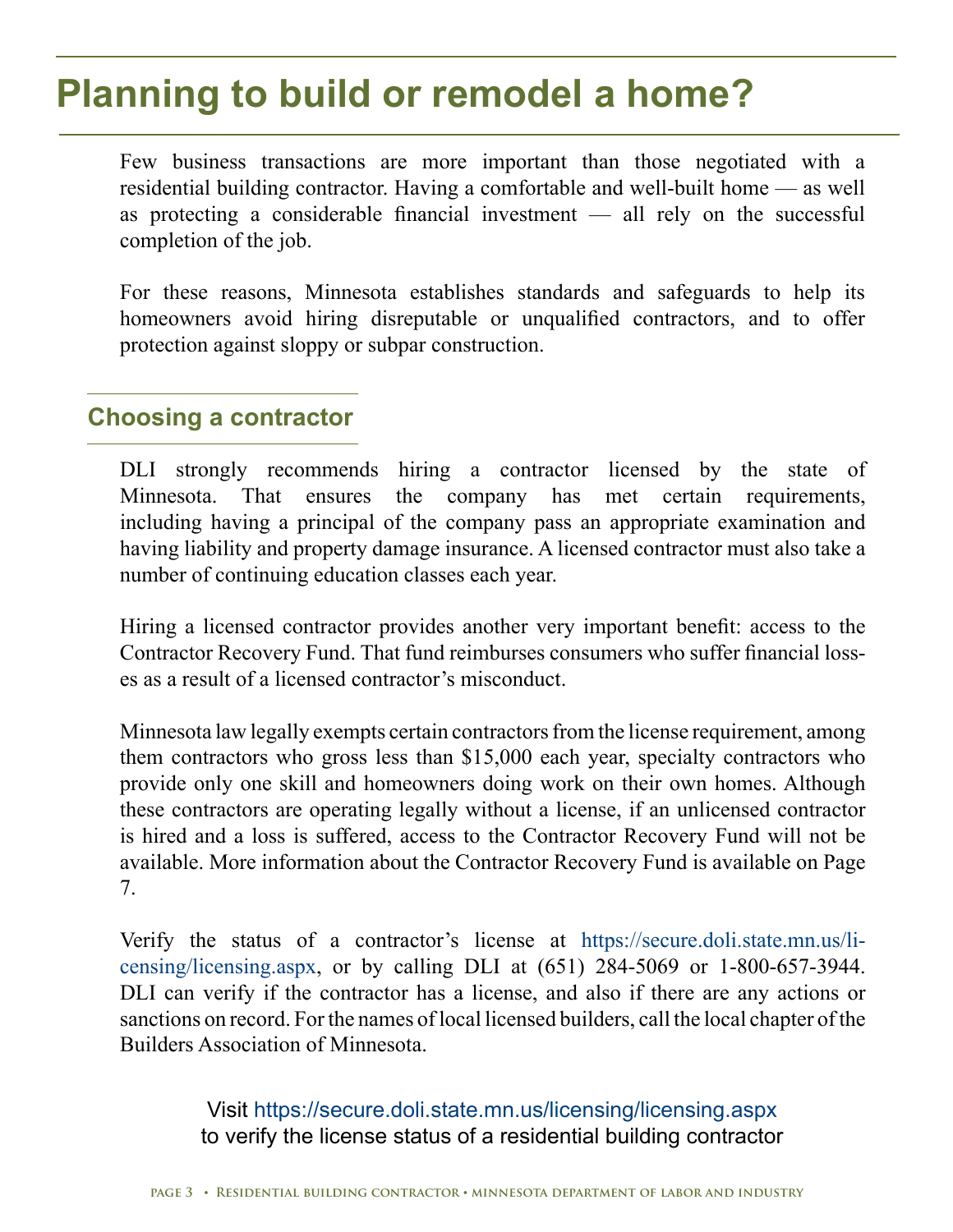# **Before you select a contractor**

Here are a few important questions to ask when interviewing contractors for a home or remodeling project as well as other tips for selecting a contractor.

- Consider the type of home or remodeling project, and inquire about the names of builders who specialize in or have experience with that type of construction.
- Ask friends or neighbors who have undertaken similar projects. Ask building supply companies or others in the industry about reputable contractors.
- If concerned about designing an energy efficient home or addition, call the Department of Commerce Energy Information Center at 1-800-657-3710.
- Contact the Better Business Bureau to see if it has received complaints against a particular contractor.
- Ask the contractor for references, and be sure to contact former customers to see if they were satisfied with the quality of the work or encountered problems.
- Ask the contractor how long he or she has been in business and where, and ask for a Minnesota business address other than a post office box. Also obtain a local phone number where the contractor can be reached during business hours.

### **Let these indicators be red flags**

The following are indications that a contractor may not be reliable. It is probably best to avoid working with a contractor who:

- arrives in an unmarked van or truck;
- appears to be willing to do the job at an unusually low price;
- requires full or substantial payment before work begins;
- refuses to provide a written estimate or contract;
- refuses to provide a Minnesota Department of Labor and Industry license number;
- refuses to provide references;
- shows up unsolicited;
- uses high-pressure sales tactics;
- Asks the homeowner to obtain permits for the job;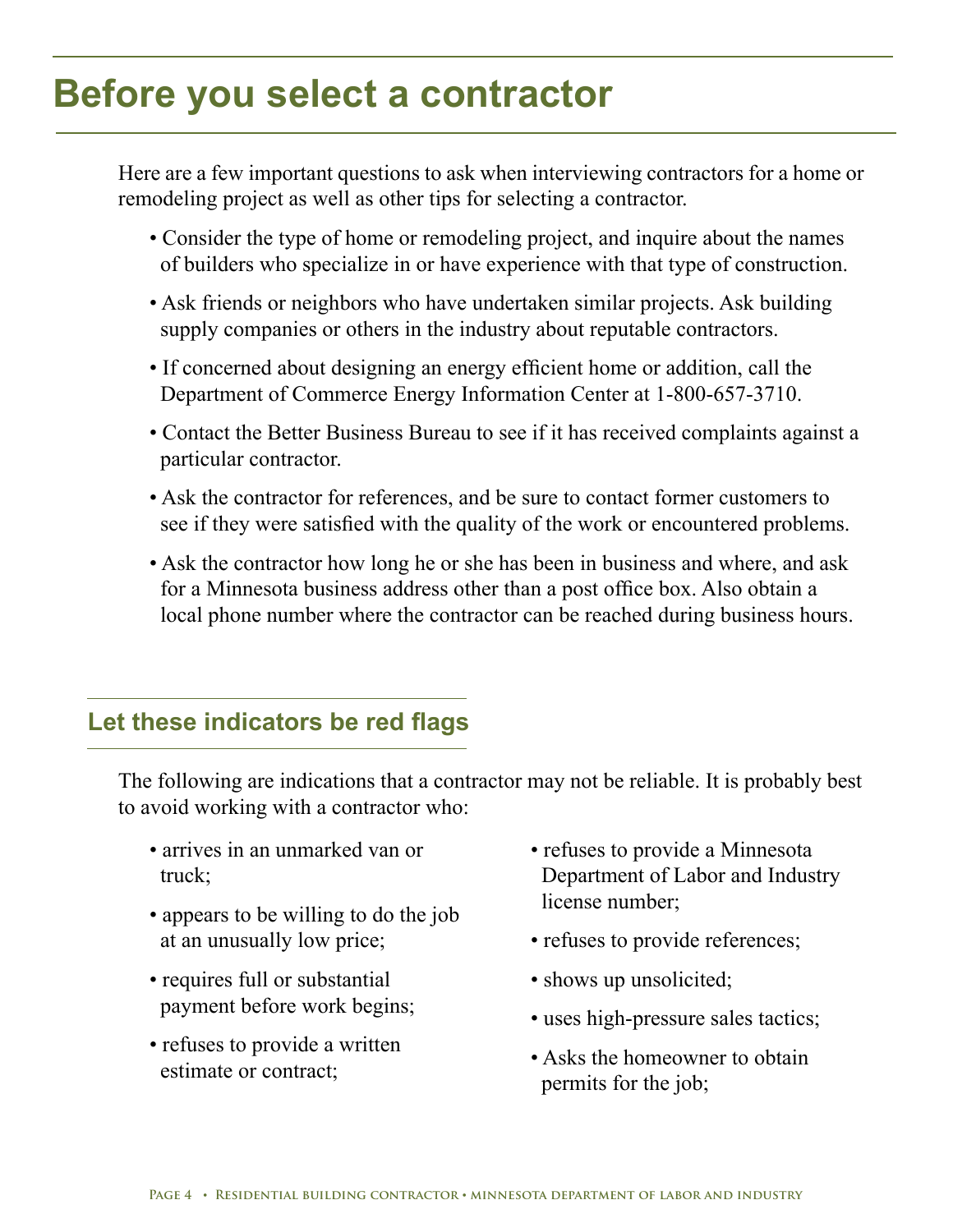### **Obtain multiple bids**

Once a list of satisfactory contractors is compiled, ask them to submit bids. A homeowner should receive at least three, detailed bids on any home construction or major remodeling project. Remember that the lowest bid may not necessarily be the best, and DLI has no authority to regulate the prices that contractors charge. That is why it is important to get several bids and compare them carefully.

The bids should be in writing and be detailed in the scope of the work, type of materials and total cost. If time is a factor, an approximate completion date should be included. If hiring a contractor to build a home, have in effect from the time construction begins a builder's risk or appropriately amended homeowner's insurance policy.

## **The contract — What to include**

A contract with a builder or remodeler should be specific and detailed. It should include the kinds of materials to be used and, when possible, specify brand names, colors, grades, styles and model numbers. The contract should also include the names of any subcontractors and suppliers of material. This is especially important in case of any action against a homeowner by a contractor or subcontractor.

### **Specific items that should be in a contract:**

**Building permits:** The contractor should obtain the necessary permits so the contractor is responsible for meeting all building codes; if the consumer obtains the permits, he or she will be responsible for ensuring code compliance for all work performed.

**Starting and completion dates:** Delays can and do occur, but a general statement in a contract allowing for reasonable delays is a good idea.

**Change order clause:** This is an agreement stating the contract cannot be modified without the written consent of both parties. Any changes to the scope of work or total contract price should be reduced to a written "change order" and signed and dated by the homeowner and the contractor.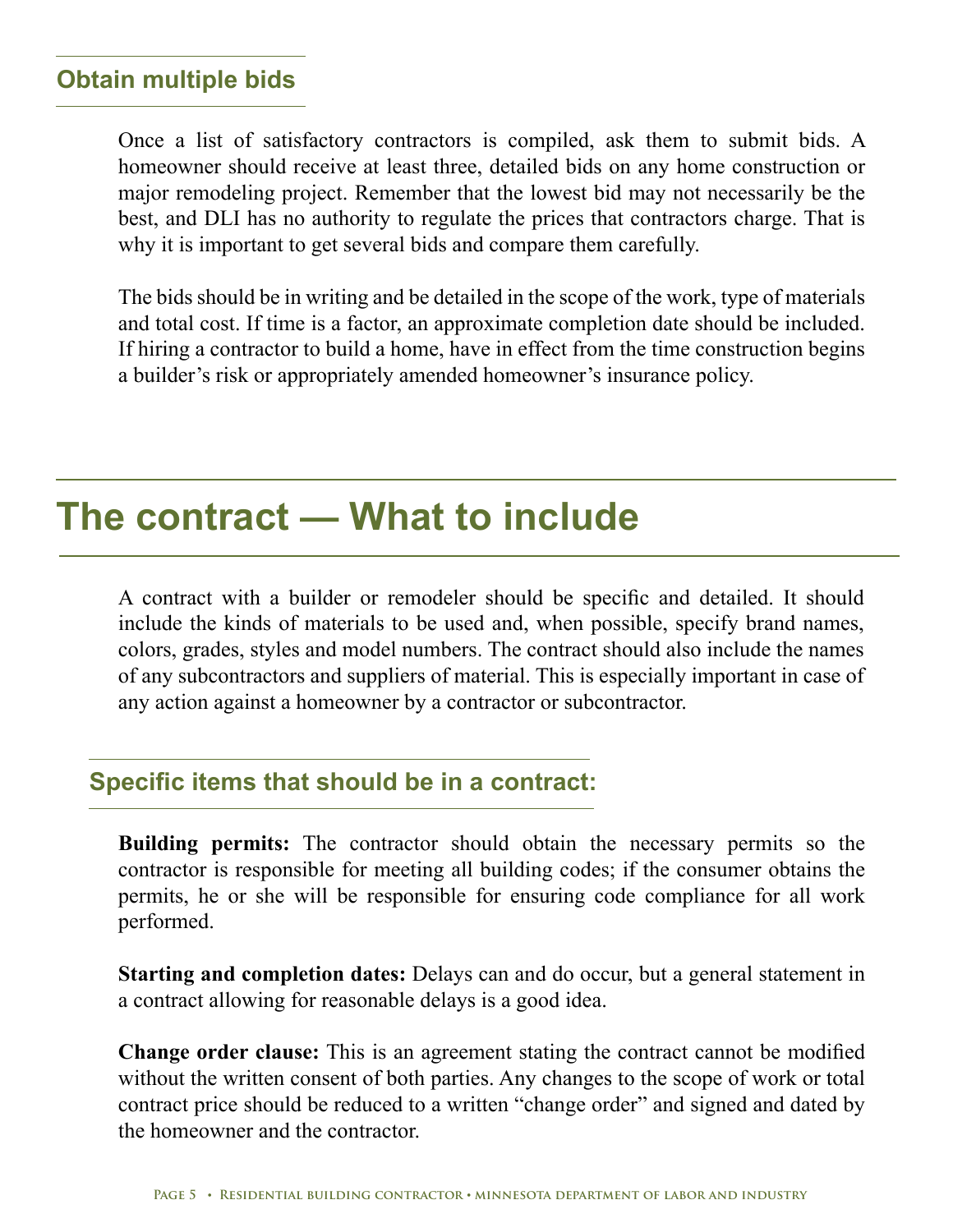### **Specific items that should be in a contract (continued):**

**Schedule of payments:** A down payment is customary, but it should not be more than a modest percentage of the total job. Since many contractors are small businesses and need some influx of cash to buy material and pay wages, a payment schedule might be set up based on the amount of work done to date. Financially stable contractors who have lines of credit with suppliers do not usually require substantial down payments for materials.

**Holdback clause:** This allows withholding payment until sometime after the job is completed, allowing time for the homeowner to inspect the job.

**Cleanup:** This should be included in the contract, especially if a project is likely to create debris.

### **Warranties are required**

Minnesota law requires builders and remodelers to warrant that a new home or home improvement project is free from different types of defects for varying lengths of time:

**One year:** Work must meet "building standards" that are defined as the materials and installation standards of the State Building Code that is in effect at the time the work is performed.

**Two years:** The plumbing, electrical, heating and cooling systems must be free from defects caused by faulty installation due to noncompliance with the materials and installation standards of the State Building Code that is in effect at the time the work is performed.

**Ten years:** Home must be free from "major construction defects" that is defined as damage to the load bearing portion of the home that vitally affects or is imminently likely to vitally affect use of the home for residential purposes. It does not include damage caused by flood, earthquake, or other natural disaster.

This statutory warranty is in addition to any other warranty that may be in place. It is in effect regardless of whether it is in writing.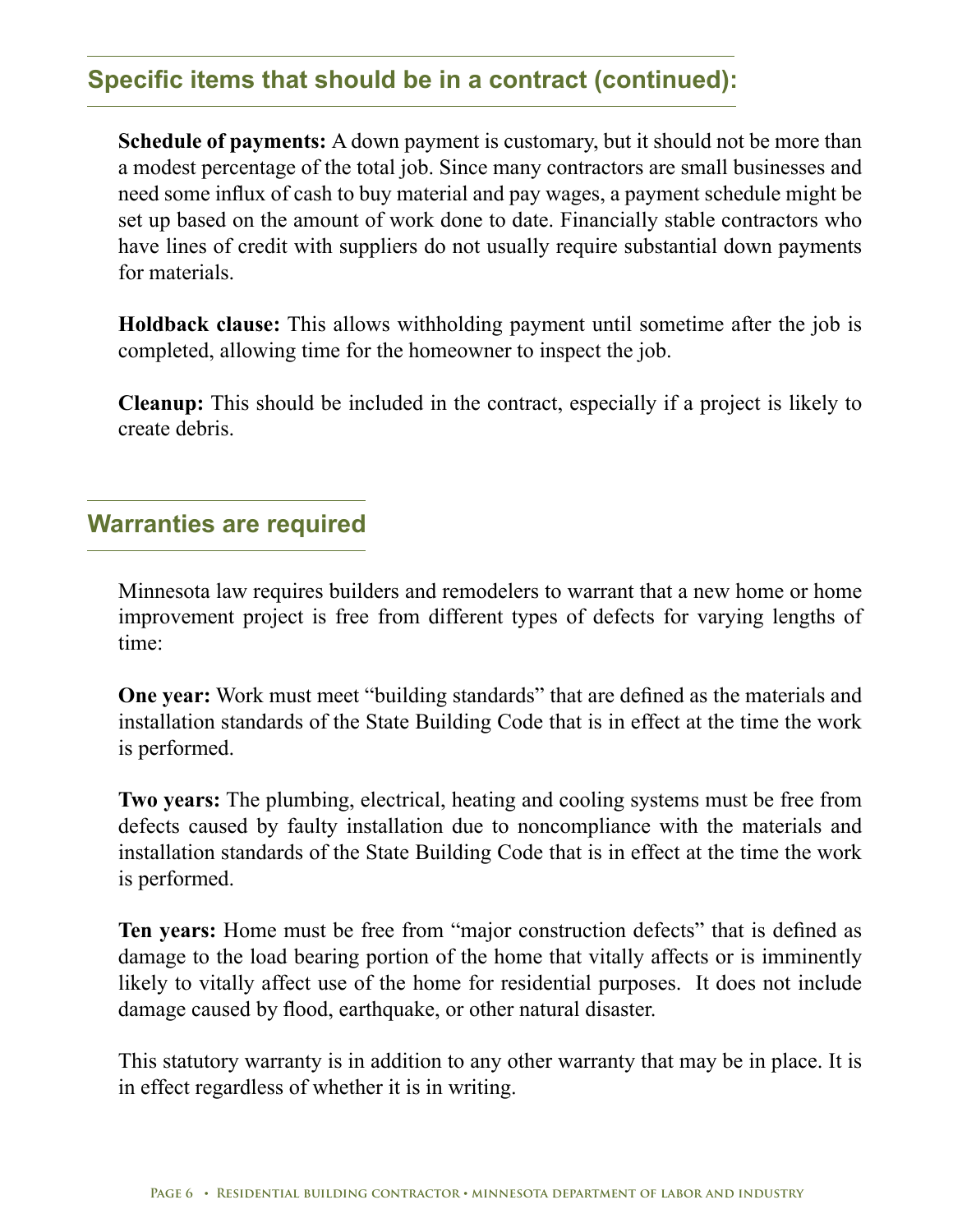### **Warranties are required (continued)**

The Department of Labor and Industry nor any other government agency has authority to interpret or enforce this warranty law, however. If the contractor fails to meet the warranty, the homeowner has the right to pursue private, civil action to seek damages necessary to remedy the defect or to make up the difference between the value of the home without the defect and the value of the home with the defect. In the case of a home improvement project, damages are limited to the amount necessary to remedy the defect or breach.

The warranty is limited to the previously-listed items. It does not extend, for example, to loss or damage caused by defects in design, installation, or materials supplied by the owner, or to damage resulting from negligence or improper maintenance by anyone other than the contractor. Nor does the warranty cover damage from dampness and condensation due to insufficient ventilation after occupancy. A complete list of exclusions is found in Minnesota Statutes Chapter 327A.

## **The Contractor Recovery Fund**

Despite taking care in selecting a contractor and writing a contract, a consumer could end up with an unsatisfactory job or the contractor may not be able to complete the work. If either of these occur, the first step is to take legal action and obtain a judgment against the contractor.

If unable to collect from the contractor, a consumer can seek compensation through the Contractor Recovery Fund (provided the contractor is licensed by the state), that is established and administered by DLI.

#### **Access the fund**

First, civil action must be taken against the contractor and a judgment in the homeowner's favor obtained.

Next, a search for assets to pay the judgment must be undertaken; if the contractor has none, the homeowner must apply to the Recovery Fund within one year of the judgment. For an application form and procedures, call DLI or visit [www.dli.mn.gov/CCLD/RBCRecovery.asp](http://www.dli.mn.gov/CCLD/RBCRecovery.asp)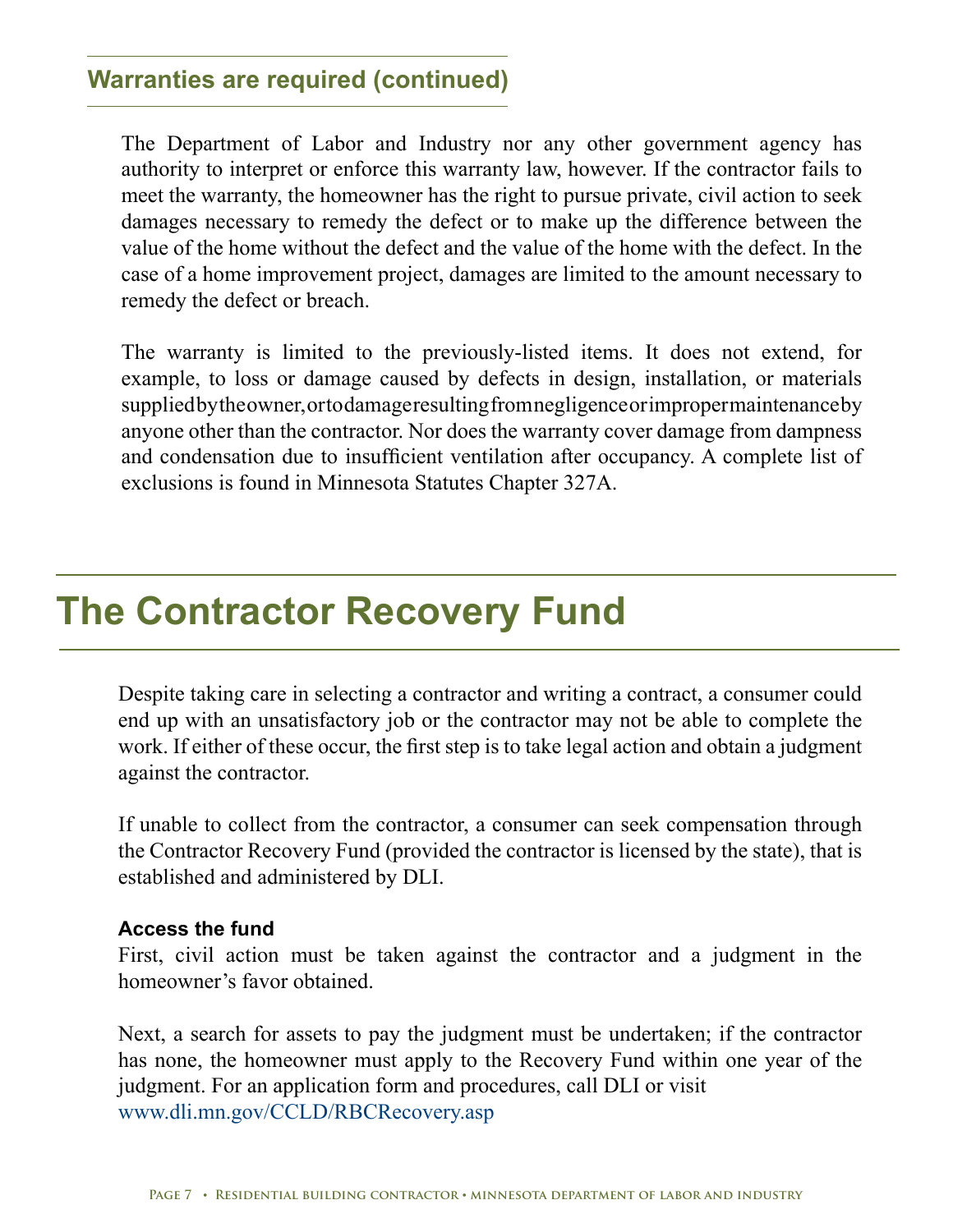### **Contractor Recovery Fund (continued)**

The next steps will depend on the amount of damages sought and how many claims there are against the contractor.

**If seeking less than \$7,500**, the damages may be received within three to six months. These accelerated payments, however, are limited to \$50,000 per contractor.

**If that amount has already been paid out, or if a the homeowner is seeking more than \$7,500**, he or she will have to seek a standard recovery which takes longer and requires a hearing in district court.

DLI may support or oppose the request for payment, but the court will make the decision. One important caution: there is a limit to the amount that can be paid out of the Contractor Recovery Fund against any one licensed contractor. It is possible, therefore, that a homeowner will not be able to recover the full judgment amount if multiple claims have been filed.

Claims filed about problems occurring before Dec. 1, 2007, are limited to \$75,000 per contractor and \$50,000 per claim. Claims regarding work or problems occurring after Dec. 1, 2007, are limited to \$150,000 per contractor and \$75,000 per claim. These limits are per builder, not per year.

Questions regarding the Contractor Recovery Fund should be directed to the fund's administrator at (651) 285-5057.

# **Paying for the job — understanding liens**

Any contractor, subcontractor, or material supplier for a building project may file a mechanic's lien on the property they worked on if they are not paid for their labor or materials contribution.

State law allows a consumer to pay any subcontractor directly and deduct that amount from the total contract price. Another option is to withhold that amount from the contractor for 120 days after the work is completed, unless the contractor has provided waivers signed by the contractors that give up their right to file a lien against the property.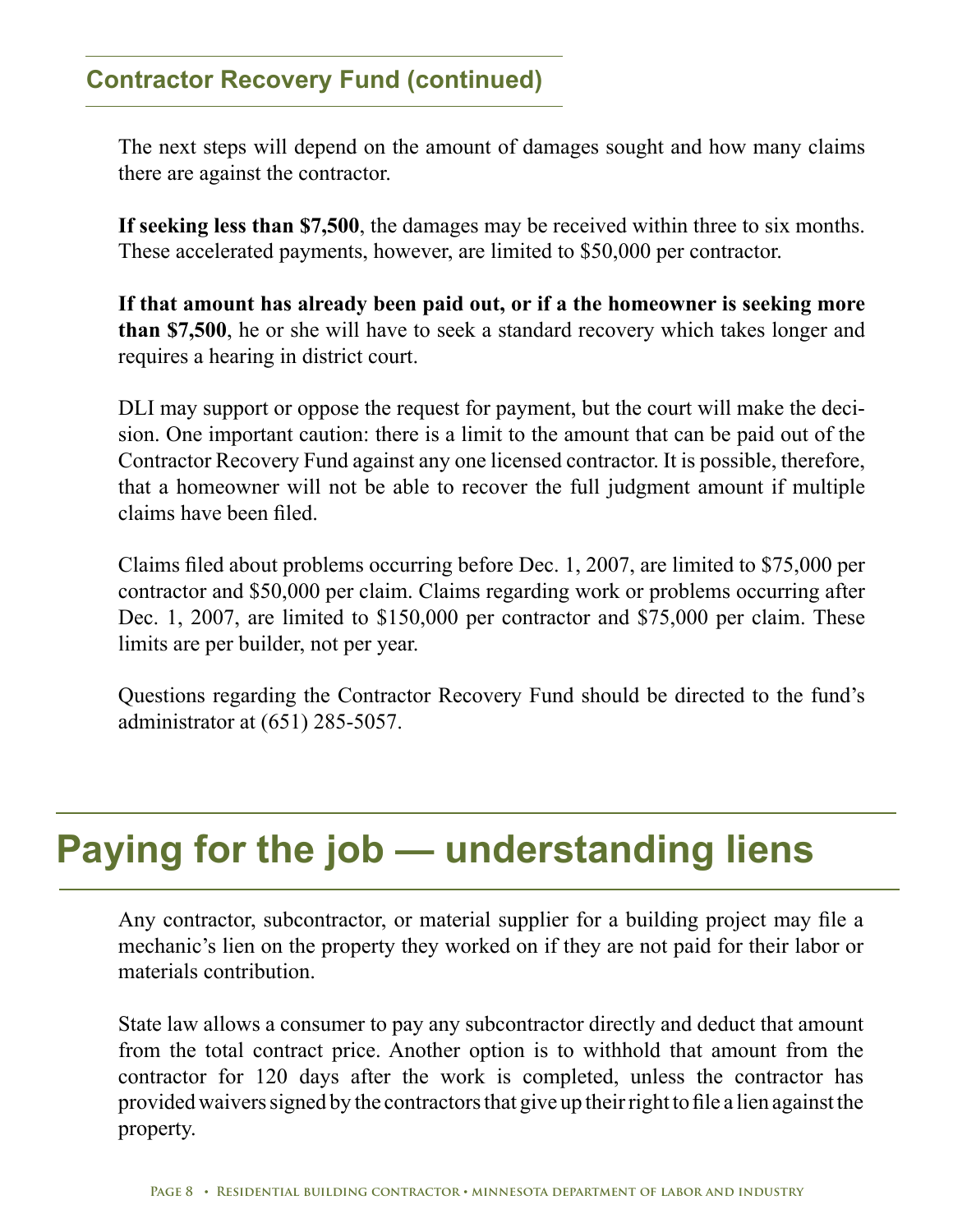### **Understanding liens (continued)**

#### **Homeowner protection**

Minnesota law provides a number of procedures and conditions that protect homeowners from being the target of an unfair mechanic's lien, though only a court can determine whether a lien is valid.

#### **Contractor requirement**

In most cases, a contractor must provide written notice of intent to file a lien if the contractor is not paid. This notice is required whenever subcontractors or material suppliers are employed. It must either be included in the written contract or delivered separately within 10 days after the work is agreed upon. The notice must explain that subcontractors and suppliers may also have a lien on the property if they are not paid, and it must also state the Minnesota law that allows consumers to pay the subcontractors directly. This contractor's notice must be given properly for the contractor to have the right to file a lien against a property.

#### **Pre-lien notice**

Subcontractors and suppliers must also provide a specific "pre-lien notice" within 45 days of the time the subcontractor first furnishes labor or materials.

If a lien waiver is obtained from a subcontractor, or if the contractor is paid in full before receiving a pre-lien notice from the subcontractor, a homeowner cannot be forced to pay for materials or services a second time if the contractor fails to pay the subcontractor. If the homeowner pays the subcontractor directly, a lien waiver from the subcontractor should be obtained.

#### **Know the subs and suppliers**

For protection against a lien, have the contractor list in the contract the names of all subcontractors and suppliers of material.

In addition, keep track of any pre-lien notices received during the project. Any time payments are made to a general contractor after receiving a pre-lien notice, ask for at least a partial lien waiver from the subcontractor(s) from whom a pre-lien notice was received. This will verify that payments to the general contractor are being used to pay the labor and material costs of the job. Before making final payment, be certain to obtain full and final lien waivers signed by each of the subcontractors and material suppliers.